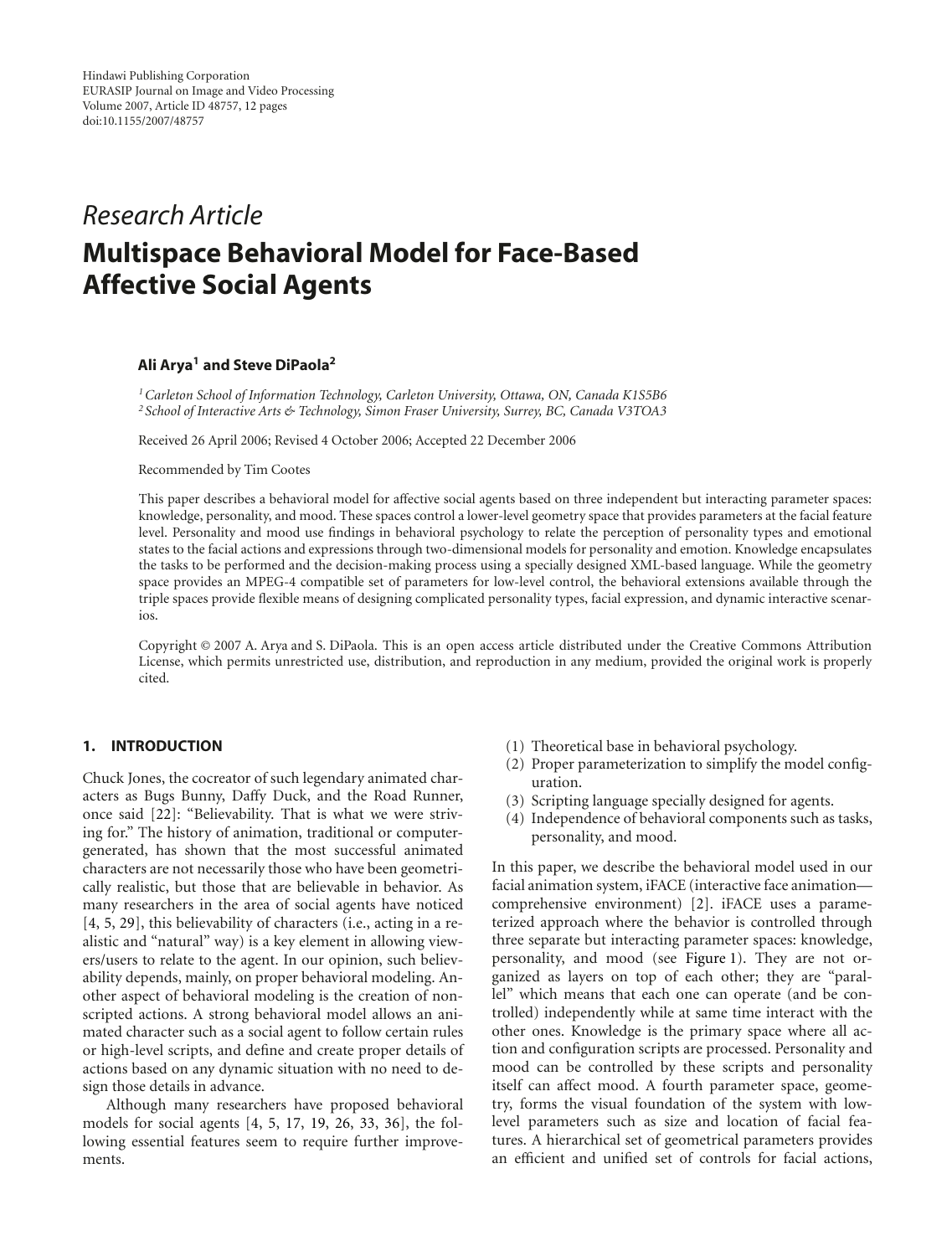

Figure 1: behavioral model parameter spaces.

<span id="page-1-0"></span>

Figure 2: Sample animated heads from iFACE, featuring neutral, talking, and frowning states (columns 1 to 3, resp.) of 2D cartoonish, 2D photorealistic, 3D cartoonish, and 3D realistic faces (rows 1 to 4, resp.).

<span id="page-1-1"></span>independent of the 2D or 3D head data type, as shown in [Figure 2.](#page-1-1)

Knowledge encapsulates the tasks to be performed and general rules of behavior that are independent of the character. A specially designed XML-based language is used for knowledge space. Personality and mood are based on parameterized models in behavioral psychology and represent the characteristics and emotional state of a specific individual. Personality is related to the long-term traits such as typical head movements and mood controls short-term emotional states visualized by facial expressions.

The principal concept in our research is that parameterization allows animators and designers to create new geometries, personality types, and emotional states without being involved in technical details. For example, changing the affiliation and dominance [\[40\]](#page-11-2) parameters can easily create new personalities, and since the parameters are associated to facial

actions, this new personality type already has proper facial actions. The existing systems either do not use well-defined and scientifically accepted parameters or have not associated the parameters to facial actions properly (e.g., random or adhoc selection of actions compared to our system that is based on user studies with the aid of behavioral psychologists). So our main contributions, compared to the existing research that we will review later, are the following.

- (1) The only XML-based face-specific language compatible with MPEG-4 with dynamic decision-making and temporal constructs.
- (2) Associating facial actions to the perceived personality based on user studies. Facial actions have been extensively studied with regards to emotions but not personality.
- (3) Linking facial actions to personality and emotion parameters rather than "personality types" and "emotional states" themselves. As we will see, this will cause facial actions that are more "perceptually valid" when creating new and combined types and states.
- (4) A layered geometry model that allows animation parameters and design files to be applied to a variety of data types (see [Figure 2\)](#page-1-1) due to abstraction and hiding details.
- (5) A unified model encapsulating all required features in one framework.

In [Section 2,](#page-1-2) we review some of the related research in the area of behavioral modeling for social agents. Sections [3](#page-3-0) to [7](#page-6-0) discuss our proposed behavioral model in detail. Two example applications of iFACE system and its behavioral model are the subject of [Section 8,](#page-9-0) and some concluding remarks are presented in [Section 9.](#page-9-1)

#### <span id="page-1-2"></span>**2. RELATED WORK**

### *2.1. Agent and multimedia languages*

The facial action coding system (FACS) was the earliest approach to systematically describe facial action in terms of small action units (AUs) such as left-eye-lid-close and jawopen [\[19\]](#page-10-6). The MPEG-4 standard [\[6](#page-10-9)] extended this idea and introduced face definition parameters (FDPs) and face animation parameters (FAPs). FDPs define a face by giving measures for its major parts and features such as eyes, lips, and their related distances. FAPs on the other hand, encode the movements of these facial features. Together they allow a receiver system to create a face (using any graphics method) and animate that face based on low-level commands in FAPs.

Synchronized multimedia integration language (SMIL) [\[12](#page-10-10)] is an XML-based language designed to specify temporal relationships of components in a multimedia presentation, especially in web applications. SMIL can coexist quite suitably with MPEG-4 object-based streams. SMIL animation is a newer language [\(http://www.w3.org/TR/smil-animation\)](http://www.w3.org/TR/smil-animation) based on SMIL, which is aimed at describing animation pieces. It establishes a framework for general animation but neither of these two provides any specific means for facial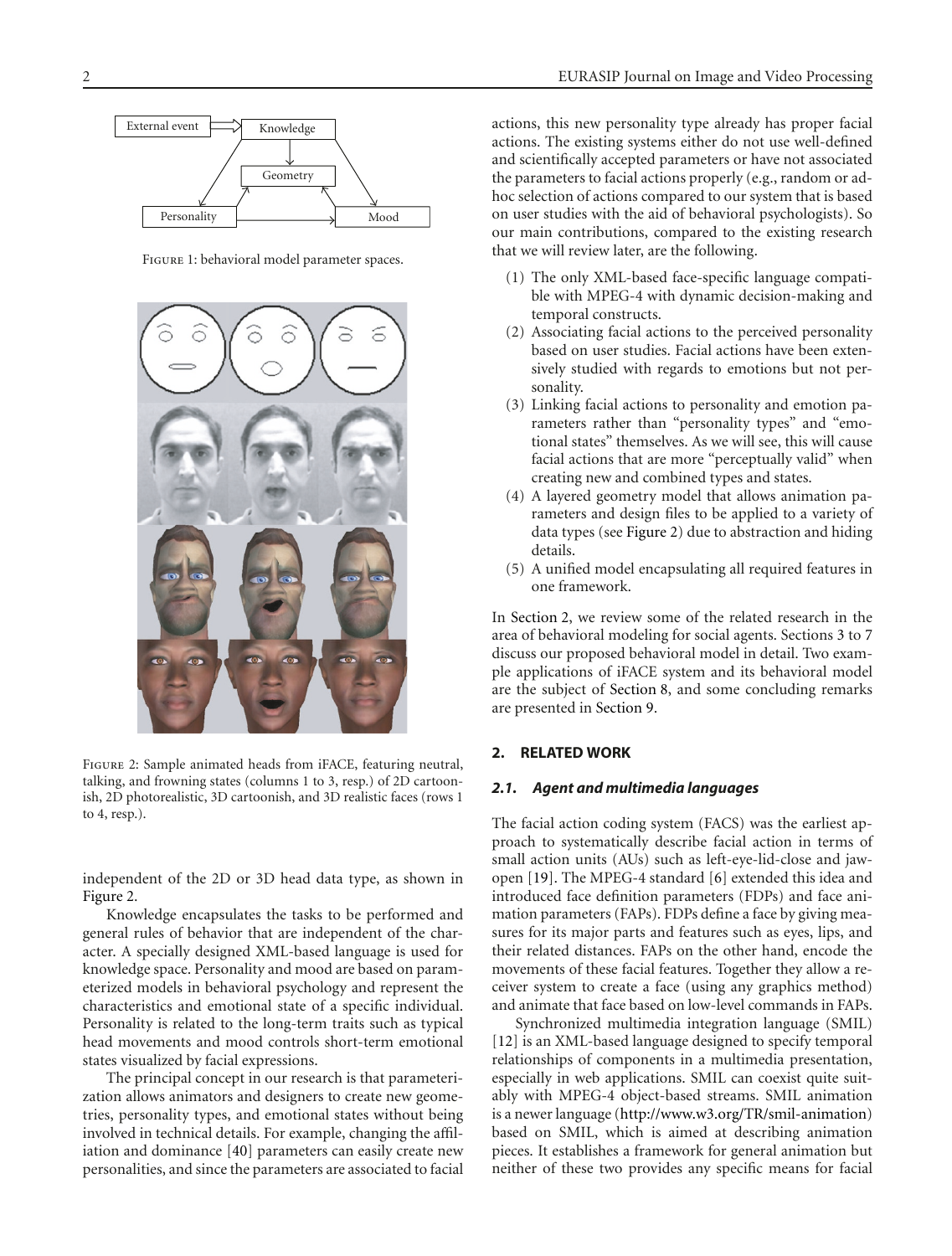```
<vhml>
<person disposition=''angry''>
<p>
First I speak with an angry voice,
<surprised intensity=''50''>
then I change to look surprised.
</surprised>
</p></person>
\langle/vhml>
```
<span id="page-2-0"></span>Figure 3: An example of VHML script.

animation. There have also been different languages in the fields of virtual reality and computer graphics for modeling computer-generated scenes. Examples are virtual reality modeling language (VRML, [http://www.vrml.org\)](http://www.vrml.org) and programming libraries like OpenGL [\(http://www.opengl.org\)](http://www.opengl.org).

These languages are not customized for face animation, and do not provide any explicit support for it. The absence of a dedicated language for face animation, as an abstraction on top of FACS AUs or MPEG-4 FAPs has drawn attention to the development of markup languages for virtual characters [\[1,](#page-10-11) [15](#page-10-12), [30](#page-10-13), [35](#page-11-3)]. Virtual human markup language (VHML) [\[30](#page-10-13)] is an XML-based language for the representation of different aspects of "virtual humans," that is, avatars, such as speech production, facial and body animation, emotional representation, dialogue management, and hyper and multimedia information [\(http://www.vhml.org\)](http://www.vhml.org). It comprises a number of special-purpose languages for emotion and facial and body animation. In VHML, timing of animation elements in relation to each other and in relation to the realization of text is achieved via the attributes "duration" and "wait." A simple VHML document is shown in [Figure 3.](#page-2-0)

Multimodal presentation markup language (MPML) [\[35](#page-11-3)] is another XML-based markup language developed to enable the description of multimodal presentation in a web browser, based on animated characters [\(http://www.](http://www.miv.t.u-tokyo.ac.jp/MPML/en) [miv.t.u-tokyo.ac.jp/MPML/en\)](http://www.miv.t.u-tokyo.ac.jp/MPML/en). It offers functionalities for synchronizing media presentation (reusing parts of the synchronized multimedia integration language, SMIL) and new XML elements such as <listen> (basic interactivity), <test> (decision making), <speak> (spoken by a TTS system), <move> (to a certain point at the screen), and <emotion> (for standard facial expressions). MPML addresses the interactivity and decision making not directly covered by VHML/FAML, but both suffer from a lack of explicit compatibility with MPEG-4 (XMT, FAPs, etc.).

#### *2.2. Personality and perception*

behavioral psychologists have studied human personality and its models and parameters for quite a while. Many personality models have been proposed, and one of the most notable examples is the big five or five-factor model [\[21](#page-10-14), [39\]](#page-11-4). The big-5 model considers five major personality

dimensions: openness, conscientiousness, extraversion, agreeableness, and neuroticism (OCEAN). Modeling personality as an *N*-dimensional space allows for navigating through the personality space by changing one parameter along each independent dimension. Although successful in many aspects, the five dimensions in the Big-5 model are (1) not independent enough and (2) hard to visualize. This results in the model being hard to use for animated characters needing user-friendly and controllable personality parameters. Wiggins et al. [\[40](#page-11-2)] have proposed another personality model based on two dimensions: affiliation and dominance [\(Figure 4\)](#page-5-0). They show that different personality types can be considered points around a circular structure formed in two-dimensional space. The smaller number of dimensions allows them to be controlled more effectively and independently. Two parameters are also easier to visualize, perceive, and understand.

The perception of personality type and traits based on observation has long been a subject of research in behavioral psychology [\[8](#page-10-15)[–10,](#page-10-16) [25\]](#page-10-17). Unfortunately, this research has not focused on facial actions, and has primarily considered the observation of full-body behaviors. Also, mainly due to logistical reasons, the observations have been mostly limited to photographs or few dynamic actions. High-quality and controllable animated characters have not been available to psychology researchers. As Borkenau et al. [\[9](#page-10-18), [10](#page-10-16)] have illustrated, viewers can achieve relatively stable perceptions using short videos. Creating videos of live actors playing many different and configurable actions, however, can be expensive and difficult.

Among facial actions, the universal facial expressions of emotions (joy, sadness, anger, fear, surprise, and disgust, as described by Ekman [\[18](#page-10-19)]) is the only group whose effect on the perception of personality has been investigated. Knutson [\[25](#page-10-17)] reported on the effect of facial expression of emotions on interpersonal trait inference based on Wiggins' model. He concludes that viewers attribute high dominance and affiliation to individuals with happy expressions, high dominance, and low affiliation to those with angry or disgusted expressions, and low dominance to those with fearful or sad expressions. Borkenau and Liebler [\[10](#page-10-16)] have reported one of the few studies which explicitly associated body gestures and behaviors as visual cues to the perception of personality. They have also considered audio and visual (static and dynamic) cues but facial actions were not a major focus.

#### *2.3. Believable social agents*

Badler et al. [\[4](#page-10-2)] proposed one of the first personality models or agents to control behavior (in their case, locomotion) based on certain individual characteristics. The proposed architecture includes a physical movement layer, a state machine for behavioral control, and an agent layer that configures the parameters of the state machine. The model is not linked to any theoretically sound personality model, and is a general architecture for configurable behavioral controllers. Other researchers (e.g., [\[29](#page-10-4)]) have also proposed methods for modeling agent behaviors. Among them, Rousseau and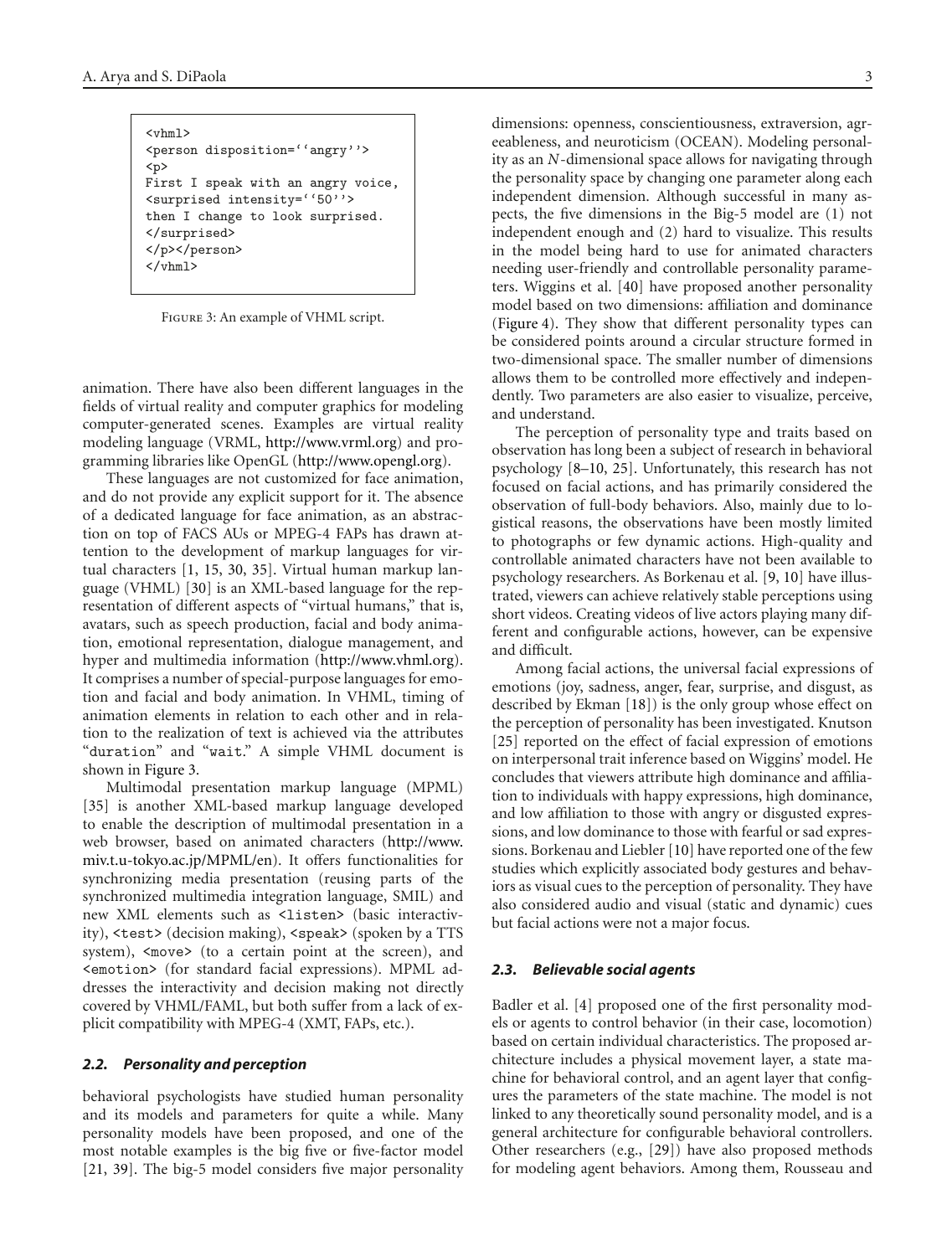Hayes-Roth [\[36](#page-11-1)] define behavior as a combination of personality, mood, and attitude. The idea of separating independent components of behavior can be very helpful in designing autonomous agents. Funge et al. [\[20](#page-10-20)], on the other hand, propose the idea of hierarchical modeling, which includes behavioral and cognitive modeling layers at the top.

Another approach in behavioral modeling for agents includes associating different facial actions with certain states and events. Cassell et al.[\[13\]](#page-10-21) propose a method for automatically suggesting and generating facial expressions and some other gestures based on the contents of the speech. In a later work, Cassell et al. [\[14\]](#page-10-22) propose a comprehensive toolkit with a dedicated language for generating movements based on speech, through certain configurable rules. King et al. [\[24\]](#page-10-23) and Smid et al. [\[38\]](#page-11-5) (among others) provide more recent examples of the automatic generation of facial actions (primarily expressions) based on speech. The main weakness of all these works is that the facial actions are (1) usually limited to the expressions, and (2) speech, and not a personality model, is the base for facial actions. A system to suggest facial actions based on personality settings has not been fully investigated.

Associating facial actions with personality requires a reasonably adequate personality model for the agent, and a thorough study of the effect of facial actions on the perception of personality. The latter, as mentioned before, has not been done properly yet, but the former has been the subject of some recent works. Kshirsagar and Magnenat-Thalmann [\[26](#page-10-7)] propose a multilayer personality model. It is, more precisely, a multilayer behavioral model that includes layers of personality, mood, and emotions on top of each other. Every layer controls the one below it, with the facial actions and expressions at the bottom. The model allows definition of parameters at each level to individualize the agent. At the personality level, it utilizes the Big-5 model with five parameters. The following observations can be made regarding this system.

- (i) The general issues with Big-5.
- (ii) Hierarchical dependence of emotional states to personality. The likelihood of transition between emotions can be a personality parameter, but emotional state should be also independently controllable regardless of personality.
- (iii) Lack of direct link between facial actions and personality. Speech content or a probabilistic belief networks are used to control facial actions, which may not be enough. Ideally, the facial actions (e.g., the way an agent moves his/her head or raises eye brows and how frequently he/she does it) need to be controlled by a well-defined personality type, entirely or together with speech and likelihood settings (see [Section 5](#page-4-0) for more details).
- (iv) Unnecessary separation of moods and emotions (see [Section 6](#page-5-1) for a more detailed discussion of moods and emotions).

Models proposed by Egges et al. [\[17\]](#page-10-5) and Pelachaud and Bilvi [\[33](#page-11-0)] follow similar ideas. The latter uses a two-dimensional model similar to Wiggins et al. [\[40\]](#page-11-2) for personality (called

performatives) and also separates them from emotions as two independent components activating facial actions through a belief network. The high-level personality parameters are associated to facial actions based on limited observation and arbitrary settings, rather than a well-performed user study. On the other hand, the facial actions are not limited to speech and can occur even when the agent is not talking, but they have to be set explicitly where desired, while the ideal situation is to define them as part of a personality to be activated autonomously.

## *2.4. Facial expression of emotions*

Russell [\[37\]](#page-11-6) has mapped emotional states onto a twodimensional space controlled by arousal and valence. The detailed study of facial actions involved in the expression of the six universal emotions [\[18](#page-10-19)] has helped the computer graphics community to develop realistic facial animations. Yet the rules by which these facial expressions are combined to convey more subtle information remain less well understood by behavioral psychologists and animators. This lack of a strong theoretical basis for combining facial actions has resulted in the use of ad-hoc methods for blending facial expression in animations [\[27](#page-10-24), [31](#page-11-7), [32,](#page-11-8) [34\]](#page-11-9). These methods are usually based on a "weighted average" of facial actions caused by each expression. They are therefore computationally tractable, but the question of their "perceptual" and "psychological" validity has not yet been answered.

# <span id="page-3-0"></span>**3. MULTISPACE BEHAVIORAL MODEL**

In the previous section, we reviewed some of the related works in the area of behavioral modeling. Considering the strengths and weaknesses of these approaches, the authors have concluded that the following features are required for a comprehensive agent behavior model. It appears that none of the existing approaches provides a complete collection of them.

- (i) A behavioral model needs to be based on scientific findings and models in behavioral psychology.
- (ii) The model should have easy-to-visualize parameters for character design.
- (iii) The model should consist of separate modules for different behavioral aspects such as knowledge, personality traits, and emotions.
- (iv) These behavioral modules should be independent but able to interact with each other and with the underlying geometry.
- (v) The parameter spaces and the scripting language should be MPEG-4 compatible.
- (vi) The language has to support dynamic actions and interactive scenarios through proper decision making and event handling.

Based on these guidelines, and especially using the suggested model by Rousseau and Hayes-Roth [\[36\]](#page-11-1), we propose a multispace behavioral model formed with four independent but interacting parameter spaces: geometry, knowledge,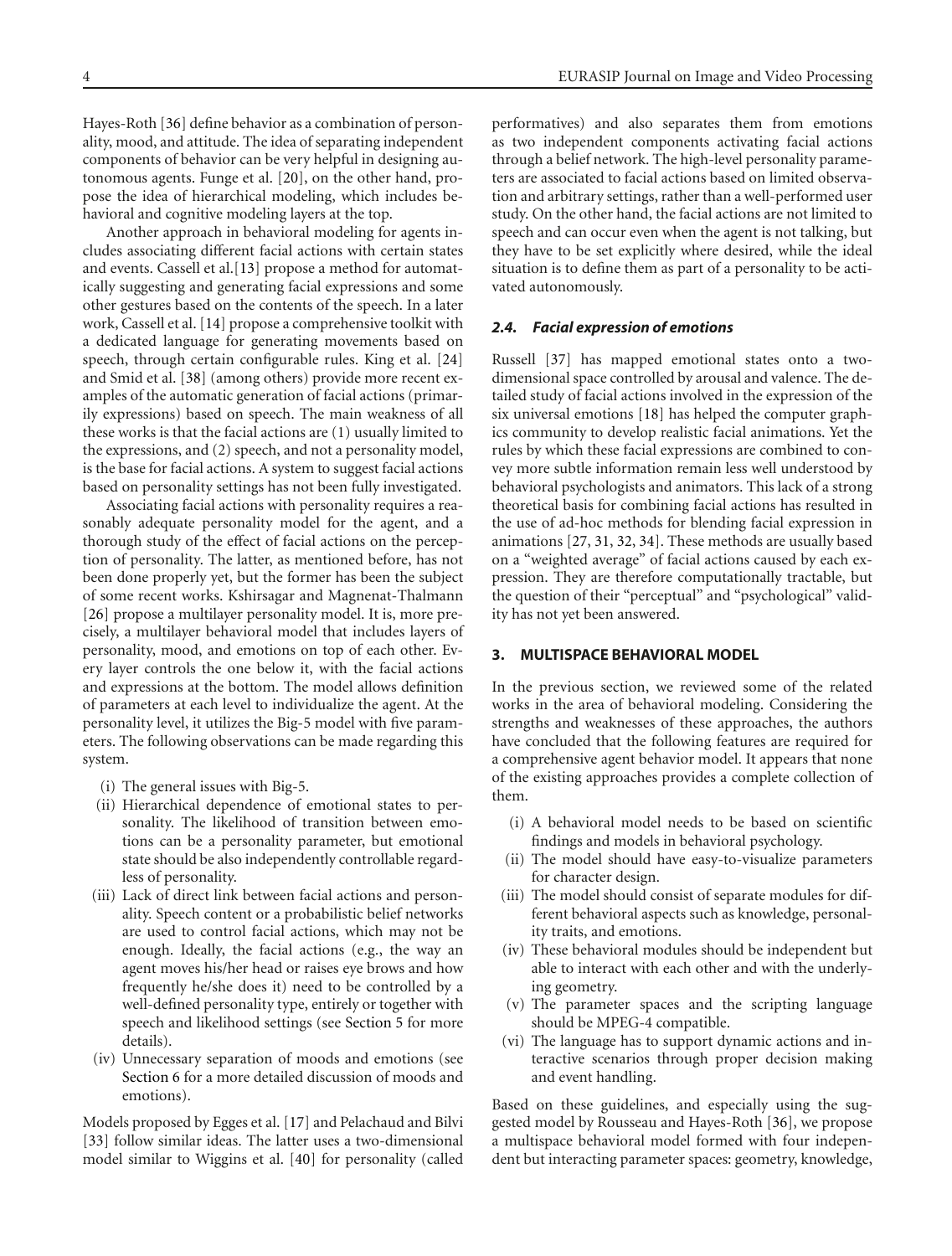personality, and mood. We replace Rousseau and Hayes-Roth's attitude component with knowledge which includes tasks to be performed and rules of behavior and can provide a better control over agent actions. We also define these four components as parameter spaces formed with specific easily adjustable parameters. These parameter spaces are used in our comprehensive facial animation system, iFACE [\[2](#page-10-8)].

iFACE geometry is a hierarchical model that isolates details such as vertex/pixel information from higher-level constructs such as feature and head component, so that animation can be designed and controlled independent of the underlying geometry type. The main advantages of our knowledge space are specially designed language for facial animation, support for decision making and dynamic actions, and high-level timing control. The personality and mood spaces use current findings in behavioral psychology to relate personality traits and emotional states to facial actions, to cause the perception of intended personality type or create the perceptually valid expression. Unlike Kshirsagar and Magnenat-Thalmann's model [\[26](#page-10-7)], they perform in total independence from each other (i.e., parameters set separately), but the personality parameters can also define some mood-related aspects of behavior such as the likelihood of transition between emotional states which is in fact a personality based issue (although mood settings can override personality settings temporarily). The mood space does not have any direct effect on personality settings which is again based on "real world" relationships between personality and mood. These spaces are explained in the following sections.

#### **4. HIERARCHICAL GEOMETRY SPACE**

Head/face components and regions allow grouping of head data into parts that perform specific actions together (e.g., resizing the ears or closing the eye), which results in isolating details from higher-level commands. This is a key concept in designing an efficient head model. By defining different layers of abstraction on top of actual head data (2D pixels or 3D vertices), each exposing proper interfaces for possible commands, we allow programmers/animators to access only the desired level of details, as illustrated in [Figure 5.](#page-5-2) At the same time, this hierarchy allows changes in lower-level modules (e.g., the way movement of lip corner affects neighbouring points) without any change in the general behavior of higher-level parameters (e.g., an expression can still result in lip corner stretching without a need to know how that happens). Possibility of working with different types of 2D and 3D head data, using the same parameters, is another advantage of such isolation.

Features are special lines/areas that lead facial actions, and feature points (corresponding to MPEG-4 parameters) are control points located on features. Only the lowest level (physical point) depends on the actual (2D or 3D) data. iFACE geometry object model corresponds to this hierarchy and exposes proper interfaces and parameters for client programs to access only the required details for each action. iFACE authoring tool (iFaceStudio) allows users to select feature points and regions-of-influence for them. Each level of geometry accesses the lower levels internally, hiding the details from users and programmers. Eventually, all the facial actions are performed by applying MPEG-4 FAPs to the face.

#### <span id="page-4-0"></span>**5. PARAMETERIZED PERSONALITY SPACE**

The primary objective of personality modeling is to make it possible for the agent to perform facial actions that cause the viewer to perceive certain personality types, as intended by the character designer. As discussed in [Section 2,](#page-1-2) Wiggins' circumplex model provides an effective parameterized framework for modeling and defining personality types. On the other hand, the effect of dynamic facial actions on personality perception has not been studied properly, partly due to difficulty of hiring actors to record variety of head and face movements [\[3,](#page-10-25) [8](#page-10-15)[–10](#page-10-16)]. Using a realistic facial animation system can help researchers to perform a wider range of experiments.

In order to design a perceptually valid personality model (i.e., one that initiates actions that most likely cause the intended personality perception in viewers), we performed a four-step process.

- (1) Define sets of facial actions and expressions that may affect personality perception (visual cues).
- (2) Run experiments with a large enough user base to study the effect of these visual cues on personality perception.
- (3) Associate visual cues to personality parameters, affiliation and dominance.
- (4) Create a model that defines parameterized personality profiles and initiates proper facial actions based on that.

[Table 1](#page-5-3) shows the visual cues selected at step 1 and the results of our experiments with 31 undergraduate students at the Department of Psychology, University of British Columbia, Vancouver, Canada. Details of experiments have been published in an earlier paper [\[3](#page-10-25)].

The personality model controls strength and the timing of initiating facial actions based on personality settings. We give each personality parameter three linguistic values: low, medium, and high. For example, for parameter dominance these correspond to dominant, neutral, and submissive, as shown in [Figure 4.](#page-5-0) After performing the experiments, visual cues are associated with each one of these parameter values, to form sets like the following:  $C_{i,j} = \{c_{i,j,n}\}$ , where  $c_{i,j,n}$  is the *n*th visual cue associated with the *j*th value of *i*th parameter.

Each visual cue is defined as an individual MPEG-4 FAP [\[6\]](#page-10-9) or a combination of them. If  $p_i$  is the value of *i*th personality parameter ( $i = 0$  *or* 1),  $v_{i,j}$  (the strength of the *j*th linguistic values of that parameter) will be calculated using a fuzzy membership function based on *pi*. These strengths are then used to activate the visual cues to certain levels:

$$
a_{i,j,n} = v_{i,j} \times m_{i,j,n} \tag{1}
$$

 $a_{i,j,n}$  and  $m_{i,j,n}$  are activation level of the visual cue (or the related FAP) and its maximum value, respectively.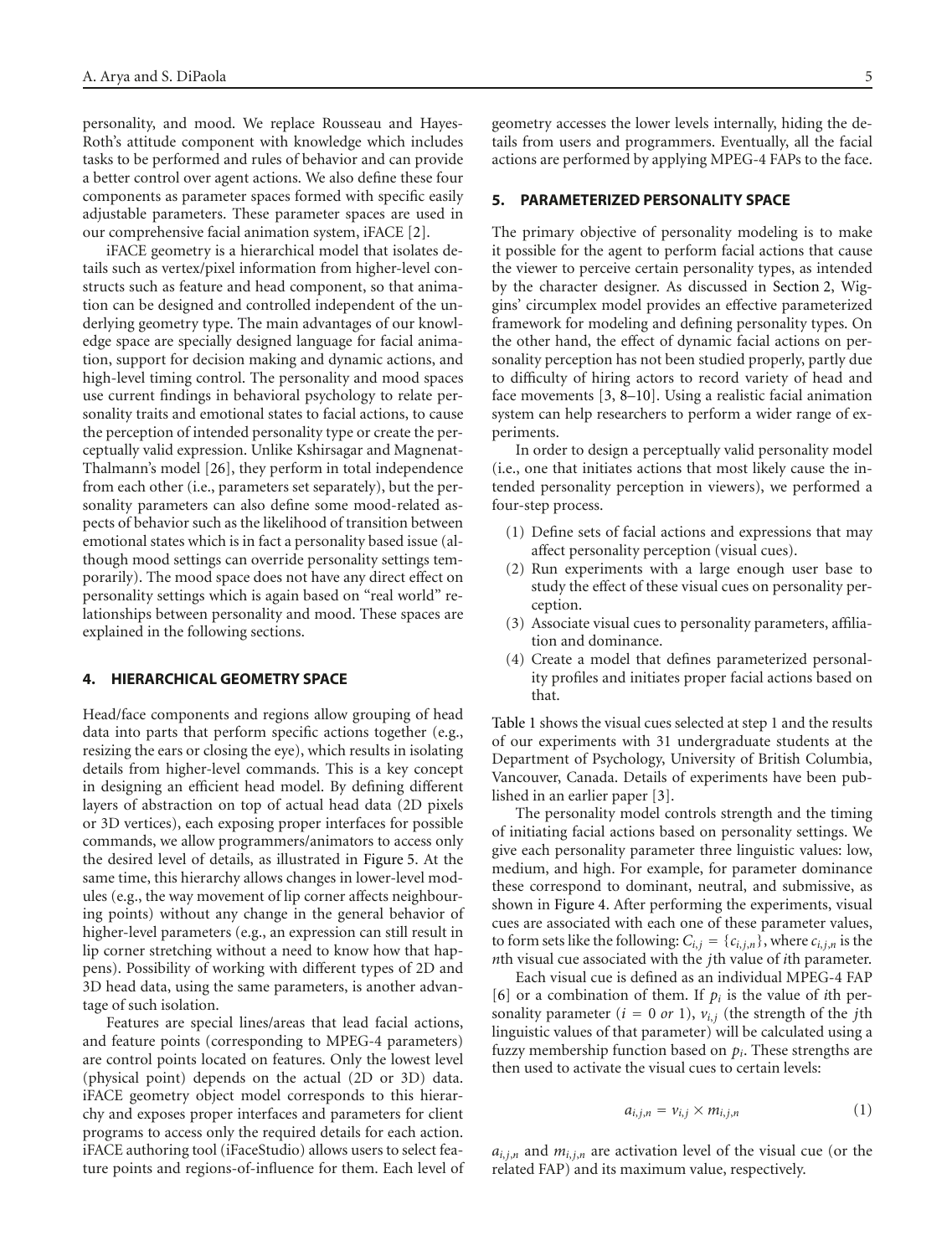| Facial action  | Affiliation    | Dominance      |
|----------------|----------------|----------------|
| Joy            | 4.7            | $\overline{2}$ |
| Sadness        | 0.2            | $-0.2$         |
| Anger          | $-2.6$         | 0.6            |
| Fear           | $\overline{2}$ | $-0.8$         |
| Disgust        | 0.9            | 1              |
| Surprise       | 2.9            | $-1$           |
| Contempt       | $-5.7$         | 1.4            |
| Neutral        | 0.8            | $-0.8$         |
| Slow turn      | 1.7            | 1.2            |
| Slow tilt      | 0.9            | 0.2            |
| Slow nod       | $-0.5$         | $-3.1$         |
| Slow blink     | 2.5            | $-0.7$         |
| Slow avert     | 0.1            | $-0.7$         |
| Slow one brow  | $-0.1$         | $\mathbf{0}$   |
| Slow two brows | 4.2            | $-0.9$         |
| Fast turn      | 2.5            | 1.7            |
| Fast tilt      | 2.1            | 1.9            |
| Fast nod       | $-0.6$         | $-2.8$         |
| Fast blink     | 2.7            | $-0.8$         |
| Fast avert     | $-0.2$         | $-2.9$         |
| Fast one brow  | $-1.6$         | 3.3            |
| Fast two brows | 3.8            | 0.9            |
| Head rest down | $-0.1$         | $-1.4$         |
| Head rest side | 0.4            | $-3.4$         |

<span id="page-5-3"></span>Table 1: Affiliation and dominance scores for facial actions (min *= −*5, max *=* 5).



Figure 4: Wiggins' personality circumplex.

<span id="page-5-0"></span>The timing for activating visual cues is also set in the personality profile. It can be random, periodic, or based on speech energy level. The content of the speech can also be used as suggested by other researchers [\[38](#page-11-5)]. Some measures of speech energy can be calculated by analyzing the speech signal. Two strength thresholds of impulse and emphasis can be defined for this energy. Different visual cues (or different versions of them with varied maximum values) can be associated with these thresholds. Once a threshold is reached,



<span id="page-5-2"></span>Figure 5: Hierarchical facial geometry.

one of the associated cues that matches the agent personality is randomly selected and activated based on the value of *ai*,*j*,*<sup>n</sup>*.

#### <span id="page-5-1"></span>**6. PARAMETERIZED MOOD SPACE**

The distinction between moods and emotions has been discussed by many researchers. The major differences seem to be duration and cause, and the emotions are believed to be more external and visible [\[7\]](#page-10-26). Due to complicated relation between moods and emotions, and between moods and visual appearance, it is hard to create mood parameters (independent of emotions) that can effectively and clearly control the facial actions. Some researchers [\[26\]](#page-10-7) have tried to define such parameters for an agent's mood in which the result is simply three types of moods (bad, normal, and good) which only change the likelihood of transition between emotions and have no extra functionality (e.g., direct effect on facial actions).

In our model, we consider emotions and mood part of one parameter space called mood. This space controls the emotional state through two parameters (see [Figure 6\)](#page-6-1), and also includes probability settings for random or event-based transition between emotions. With better understanding of how moods affect emotions and other visual aspects, we hope to separate moods and emotions into two parameter spaces, but at this time a simple "likelihood setting" does not seem enough for such separation.

The emotional state of the agent can be set in three different ways.

- (1) Explicitly in the course of an action (see FML scripts).
- (2) Randomly/periodically as configured in the personality profile.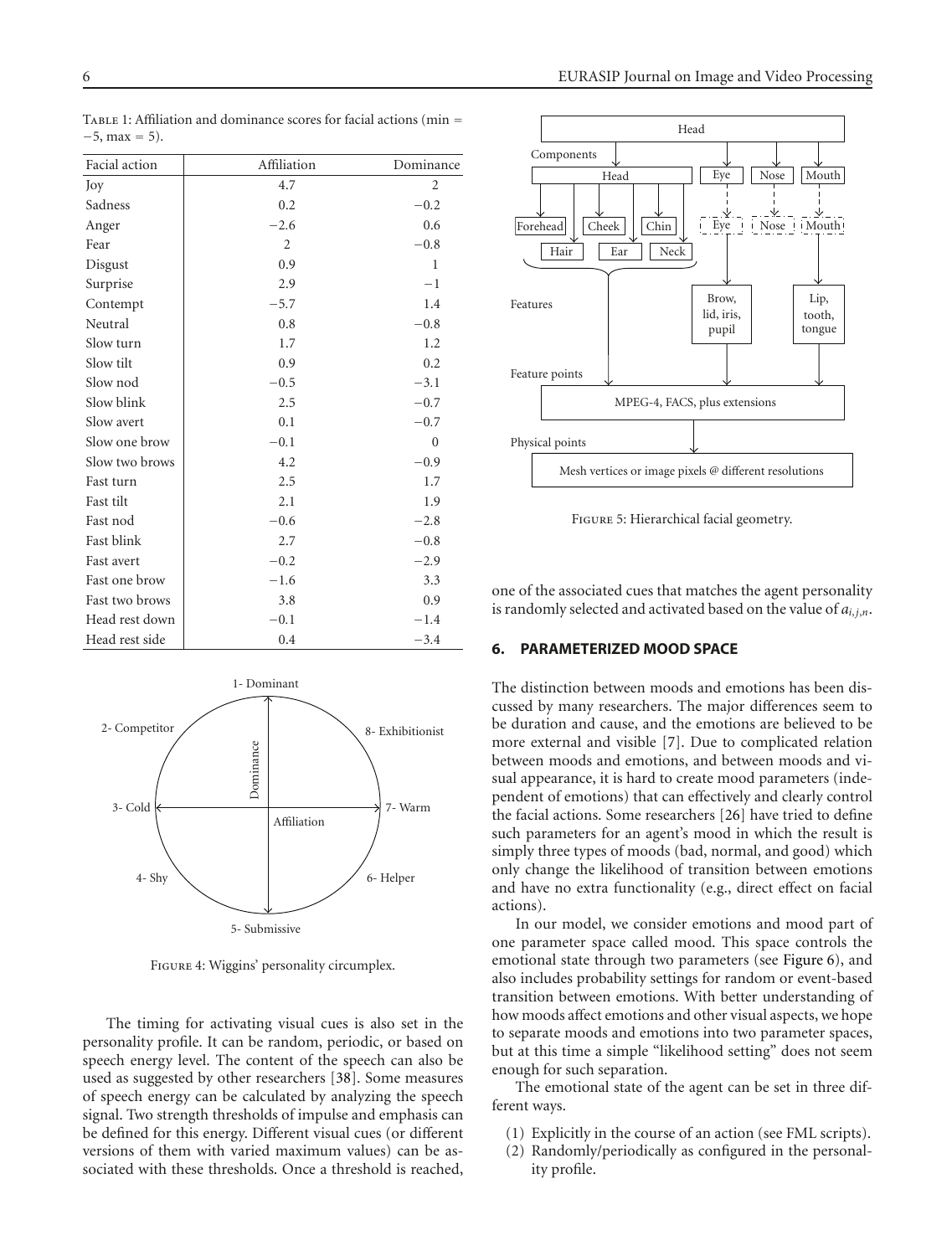

FIGURE 6: Parameterized mood space [\[37\]](#page-11-6).

<span id="page-6-1"></span>(3) Randomly/periodically as configured in the mood space which overrides personality setting.

In either case, the mood (or emotional state) is set by specifying a universal emotion and its level of activation, or by setting the values of two mood parameters: valence and arousal (see [Figure 6\)](#page-6-1). Ekman has described the facial actions associated with the expression of universal emotions in detail [\[18](#page-10-19)]. For example, the expression of joy involves tightening of eyelids, raising cheeks, lowering eyebrows slightly, and wrinkles around the eyes especially the corners. For single universal emotions, we activate the associated actions based on the level of emotional state. For blending two expressions, we differentiate between two cases: transition from one expression to another, and activation of two expressions at the same time, that is, a combined expression.

The facial actions for transitions are simply the weighted average of the source and destination expressions:

$$
a_i = k \times a_{i,s} + (1 - k) \times a_{i,d},
$$
  
\n
$$
k = \frac{N - f}{N}.
$$
 (2)

*N* is the number of frames to create for the transition, *f* is the current frame, *ai* is the activation of *i*th action at frame  $f$ , and  $a_{i,s}$  and  $a_{i,d}$  are the activation of that action in source and destination expressions.

The combined expressions are created by either selecting two universal expressions, or by setting arousal and valence parameters. In the first case, the activation levels of two expressions are first mapped into a pair of arousal-valence parameters. The resulting values of arousal and valence are then used to activate facial actions associated with each parameter as shown in [Table 2.](#page-7-0) These facial actions are selected by analyzing the Ekman's description of universal expressions and their facial actions, and by clustering similar actions based on arousal and valence parameters.

These two cases are illustrated in [Figure 7.](#page-7-1) In this figure, (a) and (b) show surprise and anger expressions. The middle frame for transition (c) is between (a) and (b). We see that

due to the raised mid lower lip in anger (target of linear interpolation), the middle of the mouth closes while the sides are not closed yet. This may be acceptable for a transition but in case of a combined expression like aroused, it is better to locate the source and target on arousal-valence map, and then find the proper (perceptually valid) facial actions for a point between them. This is shown in (d) where the jaw is slightly dropped, upper and lower eyelids are raised a little, and brows are slightly lowered and drawn together. The effectiveness of the parameter-based expression blending compared to the simple weighted average method is the subject of an extensive user study in the University of British Columbia. The details of this study will be presented in a separate paper.

#### <span id="page-6-0"></span>**7. FACE MODELING LANGUAGE**

#### *7.1. Design ideas*

To describe the tasks to be performed, the timing, and event handling mechanism, a special-purpose language for facial animation has been designed for iFACE that performs proper configuration and controls the main sequence of actions. The need for such a high-level language, as opposed to low-level parameters such as those in MPEG-4, can be shown using an example. [Figure 8](#page-8-0) illustrates a series of facial actions. A "wink" (closing eye lid and lowering eyebrow), a "head rotation," and a "smile" (only stretching lip corners, for simplicity). These actions can be described by the following MPEG-4 FAPs.

| Wink: | FAP-31 (raise-l-i-eyebrow), |
|-------|-----------------------------|
|       | FAP-33 (raise-l-m-eyebrow), |
|       | FAP-35 (raise-l-o-eyebrow), |
|       | FAP-19 (close-t-l-eyelid).  |
|       |                             |

*Head rotation*:

|        | FAP-49 (head rotation -yaw). |
|--------|------------------------------|
| Smile: | FAP-6 (stretch-l-lipcorner), |
|        | <del></del> . / 1 1          |

FAP-6 (stretch-r-lipcorner).

Although simple and powerful, the use of MPEG-4 FAPs for behavioral description lacks the following features.

- (1) Parameters at facial component level (e.g., one eye wink instead of four FAPs).
- (2) Proper timing mechanism (e.g., duration and dependencies).
- (3) Event handling and decision-making.

Face modeling language (FML) [\[2](#page-10-8)] is an XML-based language designed for facial animation. It combines MPEG-4 compatibility with higher-level features such as those mentioned above. Also, FML is independent of the underlying animation system. The actions of [Figure 8](#page-8-0) can be done by an FML script such as lines shown in [Figure 9](#page-8-1) (elements are discussed later).

FML defines a timeline of events [\(Figure 10\)](#page-8-2) including head movements, speech, and facial expressions, and their combinations. Temporal combination of facial actions is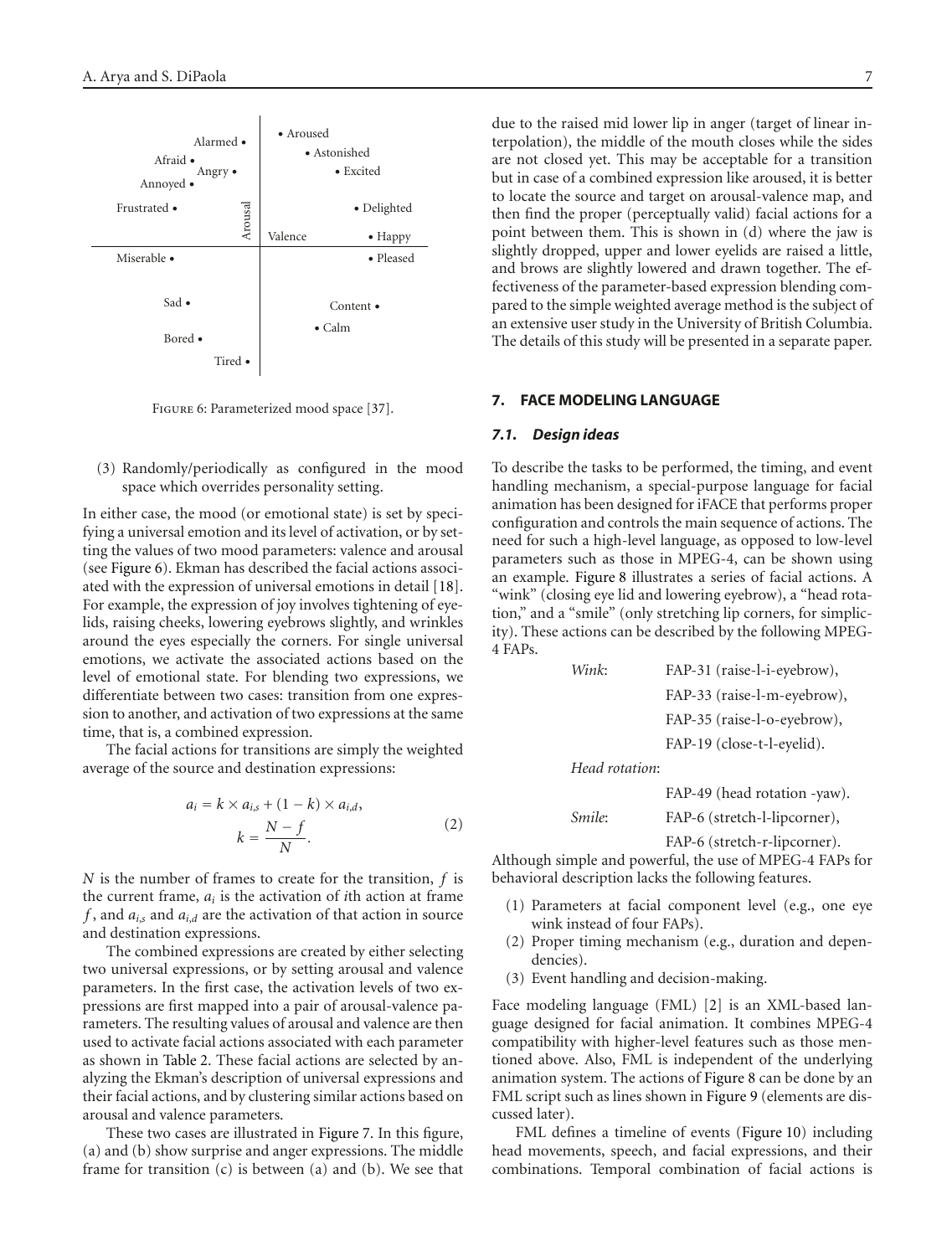| Action                          | Expressions           | Valence | Arousal    |
|---------------------------------|-----------------------|---------|------------|
| Brows drawn together            | Fear, anger           | Low     | High       |
| <b>Brows</b> lowered            | Joy, anger, disgust   |         | High       |
| Brows raised                    | Fear, surprise        |         | High       |
| Brows-inner raised              | Sadness               | Low     | Medium     |
| Eye-corner wrinkled             | Joy                   | High    |            |
| Eye-lid-lower raised            | Joy, sadness          |         | Medium/low |
| Eye-lid-lower tensed and raised | Fear, anger           | Low     | High       |
| Eye-lid-upper lowered           | Joy, sadness          |         | Medium/low |
| Eye-lid-upper raised            | Fear, anger, surprise |         | High       |
| Jaw dropped                     | Surprise              | Medium  | High       |
| Jaw thrusted forward            | Anger                 | Low     | High       |
| Lip-corners lowered             | Sadness               | Low     | Low        |
| Lip-corners raised              | Joy                   | High    | Medium     |
| Lip-lower raised                | Sadness               | Low     | Low        |
| Lips pressed and narrowed       | Anger                 | Low     | High       |
| Lips stretched                  | Joy, fear, anger      |         | Medium     |

<span id="page-7-0"></span>TABLE 2: Sample facial actions and the expressions that include them.



FIGURE 7: Samples of expression blending: (a) surprise, (b) anger, (c) transition between surprise and anger, and (d) blending based on valence and arousal and their associated facial actions.

<span id="page-7-1"></span>done through time containers which are XML tags borrowed from SMIL (other language elements are FML specific). Since a face animation might be used in an interactive environment, such a timeline may be altered/determined by a user. So another functionality of FML is to allow user interaction and in general event handling (decision making based on external events and dynamic generation of scenarios).

# *7.2. FML document structure*

An FML document consists, at the higher level, of two types of elements: model and story. A model element is used for defining face capabilities, parameters, and initial configuration. This element groups other FML elements (model items) such as configuration data and predefined actions. A story element, on the other hand, represents the timeline of events in face animation in terms of individual actions (FML action elements). The face animation timeline consists of

facial activities and their temporal relations. These activities are themselves sets of simple "moves." Sets of these moves are grouped together within "time containers," that is, special XML tags that define the temporal relationships of the elements inside them. FML includes three SMIL time containers: excl, seq, and par representing exclusive, sequential and parallel move sets. Other XML tags are specifically designed for FML.

FML supports three basic face moves: talking, expressions, and 3D head movements. Combined through time containers, they form an FML action which is a logically related set of activities. Details of these moves and other FML elements and constructs will be discussed in the next subsections. The special fap and param elements are also included for MPEG-4 FAPs and other system-dependent parameters. Time containers are FML elements that represent the temporal relation between moves. The basic time containers are seq and par corresponding to sequential and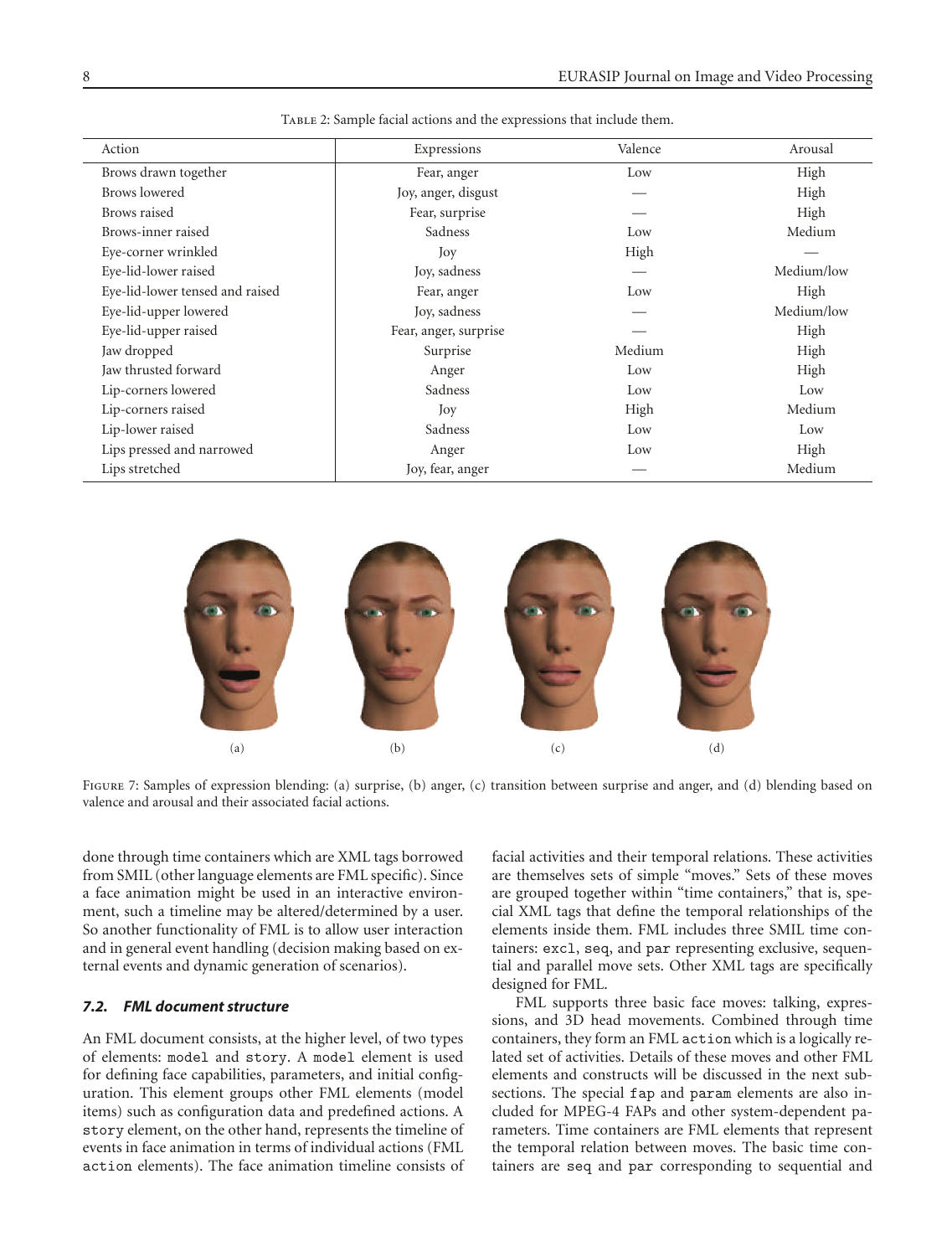

FIGURE 8: Series of facial actions: (a) start, (b) wink, (c) head rotation, (d) smile.

```
<seq>
<param type=''comp'' name=''eye-wink''
         duration=''1s''/>
<hdmv type=''yaw'' value=''20''
        duration=''1s''/>
\langle \text{expr type} = \{ ' \text{smile} ' \text{ value } = \{ '50' \} \rangleduration=''1s''/>
</seq>
```
<span id="page-8-1"></span>Figure 9: FML script for actions in [Figure 8.](#page-8-0)



<span id="page-8-2"></span>Figure 10: FML timeline and temporal relation of face activities.

parallel activities. The former contains moves that start one after another, and the latter contains moves that begin at the same time. Time containers include primitive moves and also other time containers in a nested way. The repeat attribute of the time container elements allows iteration in FML documents as illustrated later in sample applications.

Similar to SMIL, FML also has a third type of time containers, excl, used for implementing exclusive activities and decision making as discussed later. All story elements have four timing attributes: repeat, begin, duration, and end. In a sequential time container, begin is relative to start time of the previous move, and in a parallel container it is relative to the start time of the container. In case of a conflict, duration of moves is set according to their own settings rather than the container. The repeat attribute is considered for defining definite (when having an explicit value) or indefinite loops (associated with events). FML time containers and basic moves are illustrated in [Figure 11.](#page-8-3)

```
<action>
    \texttt{<seq} begin=''0''>
         <talk>Hello</talk>
         <hdmv end=''5s'' type=''0''
             val=''30'' />
    </seq>
     \text{Var begin} = '0'<talk>Hello</talk>
        \langle \text{expr end} = '3s' \rangle type =''3''
             val=''50'' />
    </par>
</action>
```
<span id="page-8-3"></span>Figure 11: Time containers and basic moves.

```
<!-- in model part -->
\langleevent name=''user'' val=''-1'' />
<!-- in story part -->
<excl ev_name=''user''>
       <talk ev_val=''0''>Hello</talk>
       <talk ev_val=''1''>Bye</talk>
</excl>
```
<span id="page-8-4"></span>Figure 12: Decision making and event handling.

#### *7.3. Event handling and decision making*

In dynamic and interactive applications, the FML document needs to make decisions, that is, to follow different paths based on certain events. To accomplish this, excl time container and event element are added. An event represents any external data, for example, the value of a user selection. The new time container associates with an event and allows waiting until the event has one of the given values, then it continues with exclusive execution of the action corresponding to that value, as illustrated in [Figure 12.](#page-8-4) The system component processing FML scripts exposes proper interface function to allow event values to be set in run time. event is the FML counterpart of familiar if-else constructs in normal programming languages.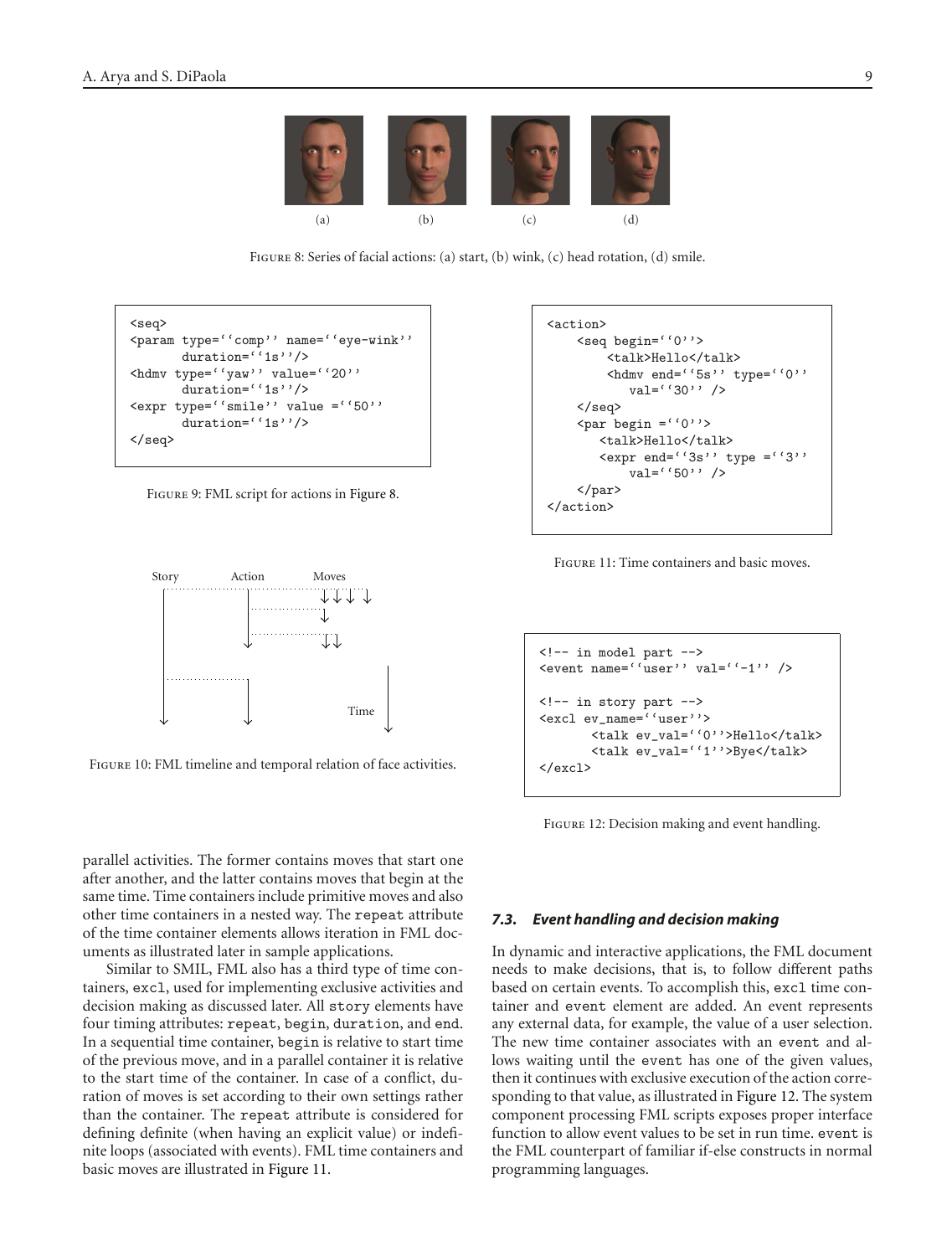```
\langle !-- in model part -->
<event name=''userChoice'' val=''-1'' />
<param name=''dominance'' val=''60'' />
<param name=''affiliation'' val=''90'' />
<data name=''reply-1'' val=''Hello'' />
<data name=''reply-2'' val=''Fine'' />
<!-- in story part -->
<excl ev_name=''userChoice''
        repeat=''userChoice;4''>
    <talk ev_val=''1'' name=''reply-1''>
         \langletalk\rangle<talk ev_val=''2'' name=''reply-2''>
         </talk>
    <talk ev_val=''3'' name=''reply-3''>
         \langle/talk>
\langle/excl\rangle
```
<span id="page-9-2"></span>Figure 13: FML script for interactive agent.

<span id="page-9-3"></span>

| TABLE 3: Example relations between music features and emotions<br>$[11, 23, 28]$ . |         |  |       |  |  |
|------------------------------------------------------------------------------------|---------|--|-------|--|--|
| Emotion                                                                            | Feature |  | Value |  |  |

 $T$ arelations between music features and emotions between  $T$ 

| Emotion          | Feature      | Value            |
|------------------|--------------|------------------|
|                  | Tempo        | Irregular        |
| Fear             | Sound level  | Low              |
|                  | Articulation | Mostly nonlegato |
|                  | Tempo        | Very rapid       |
| Anger            | Sound level  | Load             |
|                  | Articulation | Mostly nonlegato |
|                  | Tempo        | Fast             |
| <b>Happiness</b> | Sound level  | Moderate or load |
|                  | Articulation | Airy             |
|                  |              |                  |



Figure 14: Sample animated heads from MusicFace.

# <span id="page-9-4"></span>*8.2. MusicFace*

Music-driven emotionally expressive face (MusicFace) [\[16\]](#page-10-30) is a multimedia application based on iFACE to demonstrate the concept of affective communication remapping, that is, transforming affective information from one communication medium to another. Affective information is extracted from a piece of music by analyzing musical features such as rhythm, energy, timbre, articulation, and melody (see [Table 3\)](#page-9-3).

After setting general personality type and parameters based on the music, the emotional state is determined and updated continuously using the following algorithm (sample animation frames in [Figure 14\)](#page-9-4).

- (1) Select high or low arousal emotions based on music power level.
- (2) Select positive or negative valence emotions based on timbre and rhythm.
- (3) Fine tune emotional state based on other musical features.

# <span id="page-9-1"></span>**9. CONCLUSION**

We have described a behavioral model for social agents that consists of four independent but interacting parameter spaces: geometry, knowledge, personality, and mood. Personality and mood are modeled based on current findings in behavioral psychology, relating the perception of personality and the emotional states to facial actions and expressions. The character knowledge and tasks to be performed, in addition to the rules of behavior and decision making, are encapsulated in a specially designed language that is also

# <span id="page-9-0"></span>**8. SAMPLE APPLICATIONS**

In this section, we review sample application using iFACE system and our proposed behavioral model. For more information, sample applications, and videos please see our research web site [http://ivizlab.sfu.ca/research.](http://ivizlab.sfu.ca/research)

# *8.1. Interactive agent*

Typical examples of an interactive agent are game characters and online customer service representatives. In such cases, the agent needs to follow a main scenario, allow nonlinear sequences of events (e.g., making a decision based on a user input and going through different paths as the result), show emotions, and have a certain personality. [Figure 13](#page-9-2) demonstrates a sample FML script for such an agent.

This script creates a character that waits for user questions and replies to them. The user interface is controlled by the GUI application. It provides four options: "Hello," "How are you?" a user-typed question, and "Bye." The reply to options 1 and 2 are hard coded in the script (data elements in model). The reply to the third (user-typed) question will be provided by the background application (i.e., the intelligence behind the script). The fourth user option ends the script.

In the model part of the script, the personality parameters are set, a user event has been declared and set to *−*1 (default value, meaning not defined), and finally two data items have been set for user options 1 and 2. The main actions are controlled in the excl element. The repeat attribute defines the ending condition. The excl options look for the appropriate reply, either in the script or from the background application (through the iFACE API not shown here).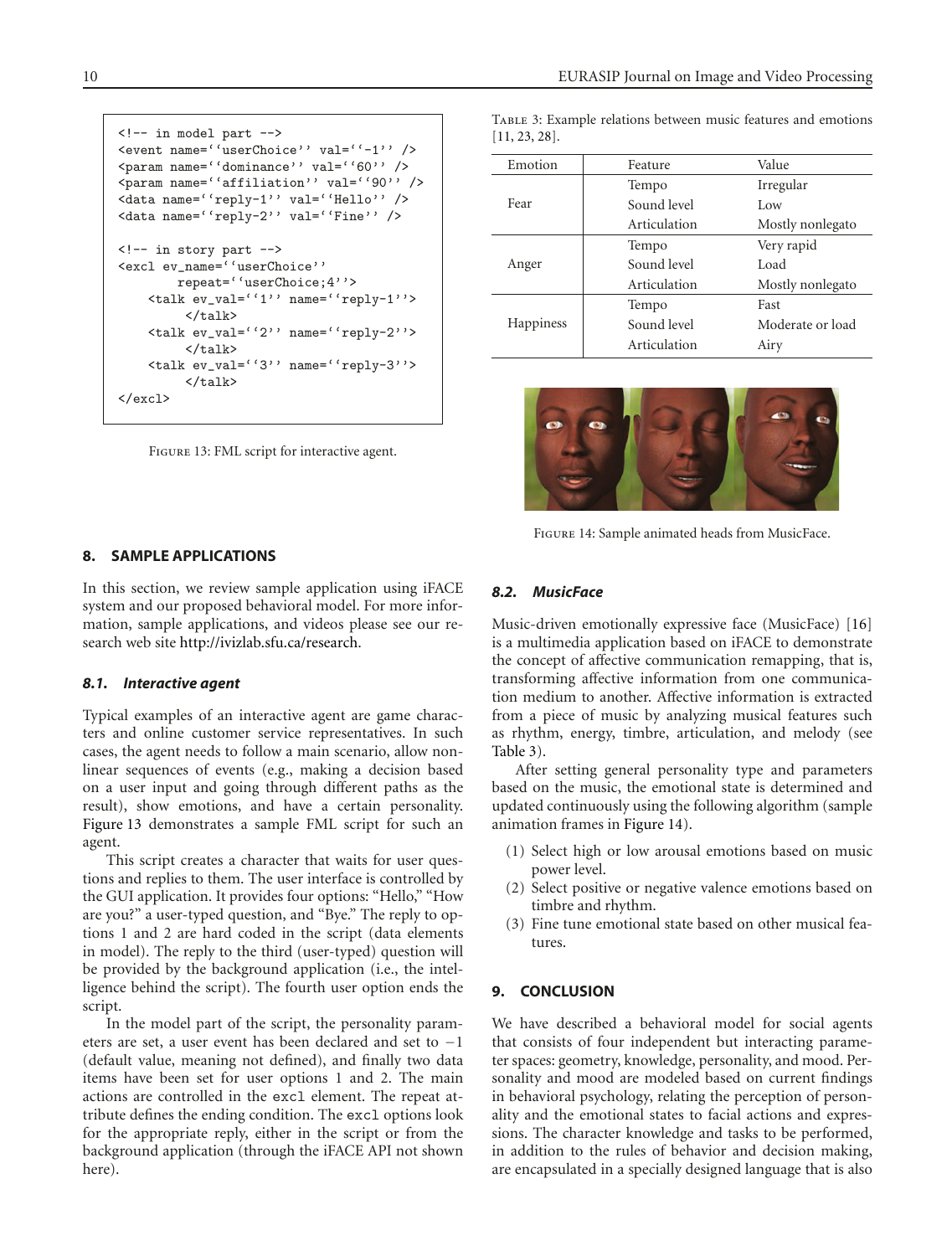compatible with the MPEG-4 standard. Associating facial actions to parameters (affective or personality dimensions) rather than "basic emotions" or "personality types" allows a designer to easily change the parameters and create new personality types and combined expressions that are perceptually valid. Further research is needed to study the effect of cultural background on such perception.

#### <span id="page-10-11"></span><span id="page-10-0"></span>**REFERENCES**

- [1] Y. Arafa, K. Kamyab, E. Mamdani, et al., "Two approaches to scripting character animation," in *Proceedings of the 1st International Conference on Autonomous Agents & Multi-Agent Systems, Workshop on Embodied Conversational Agents*, Bologna, Italy, July 2002.
- <span id="page-10-8"></span>[2] A. Arya, S. DiPaola, L. Jefferies, and J. T. Enns, "Socially communicative characters for interactive applications," in *Proceedings of the 14th International Conference in Central Europe on Computer Graphics, Visualization and Computer Vision (WSCG '06)*, Plzen-Bory, Czech Republic, January-February 2006.
- <span id="page-10-25"></span>[3] A. Arya, L. N. Jefferies, J. T. Enns, and S. DiPaola, "Facial actions as visual cues for personality," *Computer Animation and Virtual Worlds*, vol. 17, no. 3-4, pp. 371–382, 2006.
- <span id="page-10-2"></span>[4] N. Badler, B. D. Reich, and B. L. Webber, "Towards personalities for animated agents with reactive and planning behaviors," in *Creating Personalities for Synthetic Actors: Towards Autonomous Personality Agents*, R. Trappl and P. Petta, Eds., pp. 43–57, Springer, New York, NY, USA, 1997.
- <span id="page-10-3"></span>[5] J. Bates, "The role of emotion in believable agents," *Communications of the ACM*, vol. 37, no. 7, pp. 122–125, 1994.
- <span id="page-10-9"></span>[6] S. Battista, F. Casalino, and C. Lande, "MPEG-4: a multimedia standard for the third millennium—part 1," *IEEE Multimedia*, vol. 6, no. 4, pp. 74–83, 1999.
- <span id="page-10-26"></span>[7] C. J. Beedie, P. C. Terry, and A. M. Lane, "Distinctions between emotion and mood," *Cognition and Emotion*, vol. 19, no. 6, pp. 847–878, 2005.
- <span id="page-10-15"></span>[8] D. S. Berry, "Accuracy in social perception: contributions of facial and vocal information," *Journal of Personality and Social Psychology*, vol. 61, no. 2, pp. 298–307, 1991.
- <span id="page-10-18"></span>[9] P. Borkenau, N. Mauer, R. Riemann, F. M. Spinath, and A. Angleitner, "Thin slices of behavior as cues of personality and intelligence," *Journal of Personality and Social Psychology*, vol. 86, no. 4, pp. 599–614, 2004.
- <span id="page-10-16"></span>[10] P. Borkenau and A. Liebler, "Trait inferences: sources of validity at zero acquaintance," *Journal of Personality and Social Psychology*, vol. 62, no. 4, pp. 645–657, 1992.
- <span id="page-10-27"></span>[11] R. Bresin and A. Friberg, "Synthesis and decoding of emotionally expressive music performance," in *Proceedings of the IEEE International Conference on Systems, Man, and Cybernetics*, vol. 4, pp. 317–322, Tokyo, Japan, October 1999.
- <span id="page-10-10"></span>[12] D. C. A. Bulterman, "SMIL 2.0-part 1: overview, concepts, and structure," *IEEE Multimedia*, vol. 8, no. 4, pp. 82–88, 2001.
- <span id="page-10-21"></span>[13] J. Cassell, C. Pelachaud, N. Badler, et al., "Animated conversation: rule-based generation of facial expression, gesture and spoken intonation for multiple conversational agents," in *Proceedings of the 21st Annual Conference on Computer Graphics and Interactive Techniques (SIGGRAPH '94)*, pp. 413–420, New York, NY, USA, July 1994.
- <span id="page-10-22"></span>[14] J. Cassell, H. H. Vilhjálmsson, and T. Bickmore, "BEAT: the behaviour expression animation toolkit," in *Proceedings of the*

*28th Annual Conference on Computer Graphics and Interactive Techniques (SIGGRAPH '01)*, pp. 477–486, Los Angeles, Calif, USA, August 2001.

- <span id="page-10-12"></span>[15] B. De Carolis, C. Pelachaud, I. Poggi, and M. Steedman, "APML, a markup language for believable behaviour generation," in *Proceedings of the 1st International Conference on Autonomous Agents & Multi-Agent Systems, Workshop on Embodied Conversational Agents*, Bologna, Italy, July 2002.
- <span id="page-10-30"></span>[16] S. DiPaola and A. Arya, "Affective communication remapping in musicface system," in *Proceedings of the 10th European Conference on Electronic Imaging and the Visual Arts (EVA '04)*, London, UK, July 2004.
- <span id="page-10-5"></span>[17] A. Egges, S. Kshirsagar, and N. Magnenat-Thalmann, "A model for personality and emotion simulation," in *Proceedings of the 7th International Conference on Knowledge-Based Intelligent Information & Engineering Systems (KES '03)*, pp. 453– 461, Oxford, UK, September 2003.
- <span id="page-10-19"></span>[18] P. Ekman, *Emotions Revealed*, Consulting Psychologists Press, San Francisco, Calif, USA, 1978.
- <span id="page-10-6"></span>[19] P. Ekman and W. V. Friesen, *Facial Action Coding System*, Consulting Psychologists Press, San Francisco, Calif, USA, 1978.
- <span id="page-10-20"></span>[20] J. Funge, X. Tu, and D. Terzopoulos, "Cognitive modeling: knowledge, reasoning and planning for intelligent characters," in *Proceedings of the 26th Annual Conference on Computer Graphics and Interactive Techniques (SIGGRAPH '99)*, pp. 29– 38, Los Angeles, Calif, USA, August 1999.
- <span id="page-10-14"></span>[21] L. R. Goldberg, "An alternative "description of personality": the big-five factor structure," *Journal of Personality and Social Psychology*, vol. 59, no. 6, pp. 1216–1229, 1990.
- <span id="page-10-1"></span>[22] C. Jones, *Chuck Amuck : The Life and Times of Animated Cartoonist*, Farrar, Straus, and Giroux, New York, NY, USA, 1989.
- <span id="page-10-28"></span>[23] P. N. Juslin, "Cue utilization in communication of emotion in music performance: relating performance to perception," *Journal of Experimental Psychology: Human Perception and Performance*, vol. 26, no. 6, pp. 1797–1813, 2000.
- <span id="page-10-23"></span>[24] S. A. King, A. Knott, and B. McCane, "Language-driven nonverbal communication in a bilingual conversational agent," in *Proceedings of the 16th International Conference on Computer Animation and Social Agents (CASA '03)*, pp. 17–22, New-Brunswick, NJ, USA, May 2003.
- <span id="page-10-17"></span>[25] B. Knutson, "Facial expressions of emotion influence interpersonal trait inferences," *Journal of Nonverbal Behavior*, vol. 20, no. 3, pp. 165–181, 1996.
- <span id="page-10-7"></span>[26] S. Kshirsagar and N. Magnenat-Thalmann, "A multilayer personality model," in *Proceedings of the 2nd International Symposium on Smart Graphics*, pp. 107–115, Hawthorne, NY, USA, June 2002.
- <span id="page-10-24"></span>[27] W.-S. Lee, M. Escher, G. Sannier, and N. Magnenat-Thalmann, "MPEG-4 compatible faces from orthogonal photos," in *Proceedings of Computer Animation (CA '99)*, pp. 186–194, Geneva, Switzerland, May 1999.
- <span id="page-10-29"></span>[28] D. Liu, L. Lu, and H.-J. Zhang, "Automatic mood detection from acoustic music data," in *Proceedings of the 4th International Symposium on Music Information Retrieval (ISMIR '03)*, Baltimore, Md, USA, October 2003.
- <span id="page-10-4"></span>[29] A. B. Loyall and J. B. Bates, "Personality-rich believable agents that use language," in *Proceedings of the 1st International Conference on Autonomous Agents*, pp. 106–113, Marina del Rey, Calif, USA, February 1997.
- <span id="page-10-13"></span>[30] A. Marriott and J. Stallo, "VHML: uncertainties and problems. A discussion," in *Proceedings of the 1st International Conference*